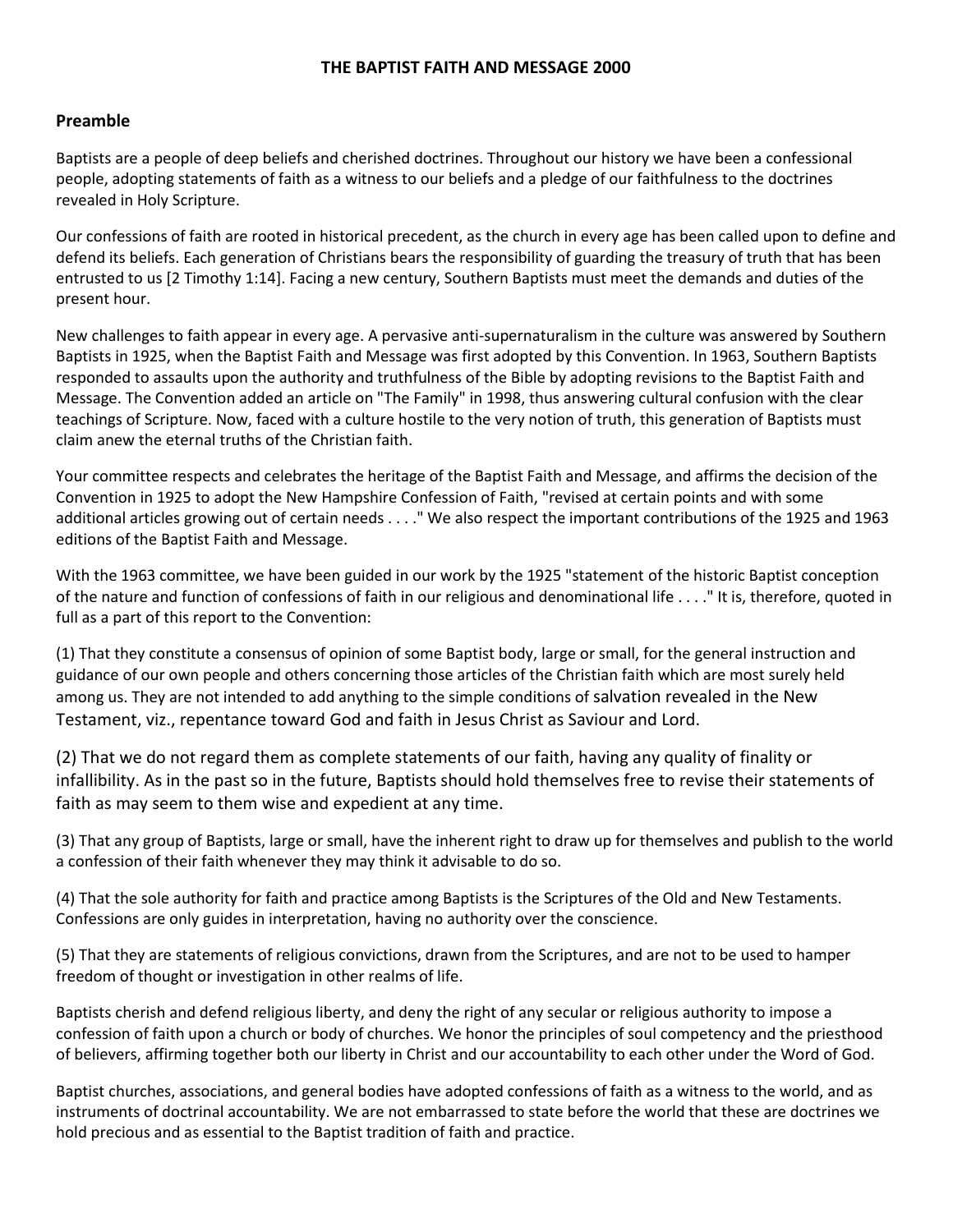As a committee, we have been charged to address the "certain needs" of our own generation. In an age increasingly hostile to Christian truth, our challenge is to express the truth as revealed in Scripture, and to bear witness to Jesus Christ, who is "the Way, the Truth, and the Life."

The 1963 committee rightly sought to identify and affirm "certain definite doctrines that Baptists believe, cherish, and with which they have been and are now closely identified." Our living faith is established upon eternal truths. "Thus this generation of Southern Baptists is in historic succession of intent and purpose as it endeavors to state for its time and theological climate those articles of the Christian faith which are most surely held among us."

It is the purpose of this statement of faith and message to set forth certain teachings which we believe.

Respectfully Submitted,

The Baptist Faith and Message Study Committee Adrian Rogers, Chairman *Adopted June 14, 2000 by the Southern Baptist Convention*

## **I. The Scriptures**

The Holy Bible was written by men divinely inspired and is God's revelation of Himself to man. It is a perfect treasure of divine instruction. It has God for its author, salvation for its end, and truth, without any mixture of error, for its matter. Therefore, all Scripture is totally true and trustworthy. It reveals the principles by which God judges us, and therefore is, and will remain to the end of the world, the true center of Christian union, and the supreme standard by which all human conduct, creeds, and religious opinions should be tried. All Scripture is a testimony to Christ, who is Himself the focus of divine revelation.

## **II. God**

There is one and only one living and true God. He is an intelligent, spiritual, and personal Being, the Creator, Redeemer, Preserver, and Ruler of the universe. God is infinite in holiness and all other perfections. God is all powerful and all knowing; and His perfect knowledge extends to all things, past, present, and future, including the future decisions of His free creatures. To Him we owe the highest love, reverence, and obedience. The eternal triune God reveals Himself to us as Father, Son, and Holy Spirit, with distinct personal attributes, but without division of nature, essence, or being.

## **A.** God the Father

God as Father reigns with providential care over His universe, His creatures, and the flow of the stream of human history according to the purposes of His grace. He is all powerful, all knowing, all loving, and all wise. God is Father in truth to those who become children of God through faith in Jesus Christ. He is fatherly in His attitude toward all men.

## **B.** God the Son

Christ is the eternal Son of God. In His incarnation as Jesus Christ He was conceived of the Holy Spirit and born of the virgin Mary. Jesus perfectly revealed and did the will of God, taking upon Himself human nature with its demands and necessities and identifying Himself completely with mankind yet without sin. He honored the divine law by His personal obedience, and in His substitutionary death on the cross He made provision for the redemption of men from sin. He was raised from the dead with a glorified body and appeared to His disciples as the person who was with them before His crucifixion. He ascended into heaven and is now exalted at the right hand of God where He is the One Mediator, fully God, fully man, in whose Person is effected the reconciliation between God and man. He will return in power and glory to judge the world and to consummate His redemptive mission. He now dwells in all believers as the living and ever present Lord.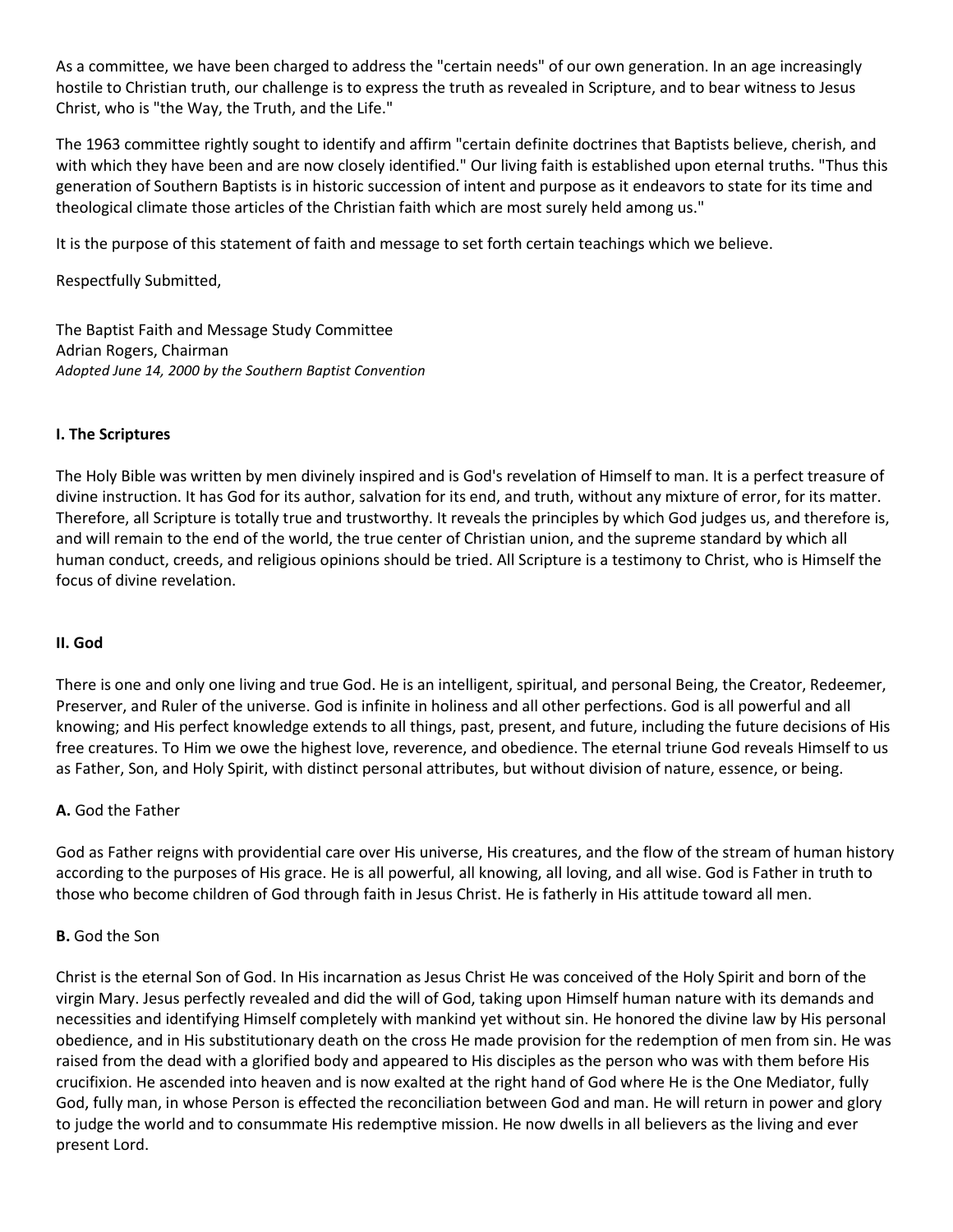## **C.** God the Holy Spirit

The Holy Spirit is the Spirit of God, fully divine. He inspired holy men of old to write the Scriptures. Through illumination He enables men to understand truth. He exalts Christ. He convicts men of sin, of righteousness, and of judgment. He calls men to the Saviour, and effects regeneration. At the moment of regeneration He baptizes every believer into the Body of Christ. He cultivates Christian character, comforts believers, and bestows the spiritual gifts by which they serve God through His church. He seals the believer unto the day of final redemption. His presence in the Christian is the guarantee that God will bring the believer into the fullness of the stature of Christ. He enlightens and empowers the believer and the church in worship, evangelism, and service.

## **III. Man**

Man is the special creation of God, made in His own image. He created them male and female as the crowning work of His creation. The gift of gender is thus part of the goodness of God's creation. In the beginning man was innocent of sin and was endowed by his Creator with freedom of choice. By his free choice man sinned against God and brought sin into the human race. Through the temptation of Satan man transgressed the command of God, and fell from his original innocence whereby his posterity inherit a nature and an environment inclined toward sin. Therefore, as soon as they are capable of moral action, they become transgressors and are under condemnation. Only the grace of God can bring man into His holy fellowship and enable man to fulfill the creative purpose of God. The sacredness of human personality is evident in that God created man in His own image, and in that Christ died for man; therefore, every person of every race possesses full dignity and is worthy of respect and Christian love.

## **IV. Salvation**

Salvation involves the redemption of the whole man, and is offered freely to all who accept Jesus Christ as Lord and Saviour, who by His own blood obtained eternal redemption for the believer. In its broadest sense salvation includes regeneration, justification, sanctification, and glorification. There is no salvation apart from personal faith in Jesus Christ as Lord.

- **A.** Regeneration, or the new birth, is a work of God's grace whereby believers become new creatures in Christ Jesus. It is a change of heart wrought by the Holy Spirit through conviction of sin, to which the sinner responds in repentance toward God and faith in the Lord Jesus Christ. Repentance and faith are inseparable experiences of grace. Repentance is a genuine turning from sin toward God. Faith is the acceptance of Jesus Christ and commitment of the entire personality to Him as Lord and Saviour.
- **B.** Justification is God's gracious and full acquittal upon principles of His righteousness of all sinners who repent and believe in Christ. Justification brings the believer unto a relationship of peace and favor with God.
- **C.** Sanctification is the experience, beginning in regeneration, by which the believer is set apart to God's purposes, and is enabled to progress toward moral and spiritual maturity through the presence and power of the Holy Spirit dwelling in him. Growth in grace should continue throughout the regenerate person's life.
- **D.** Glorification is the culmination of salvation and is the final blessed and abiding state of the redeemed.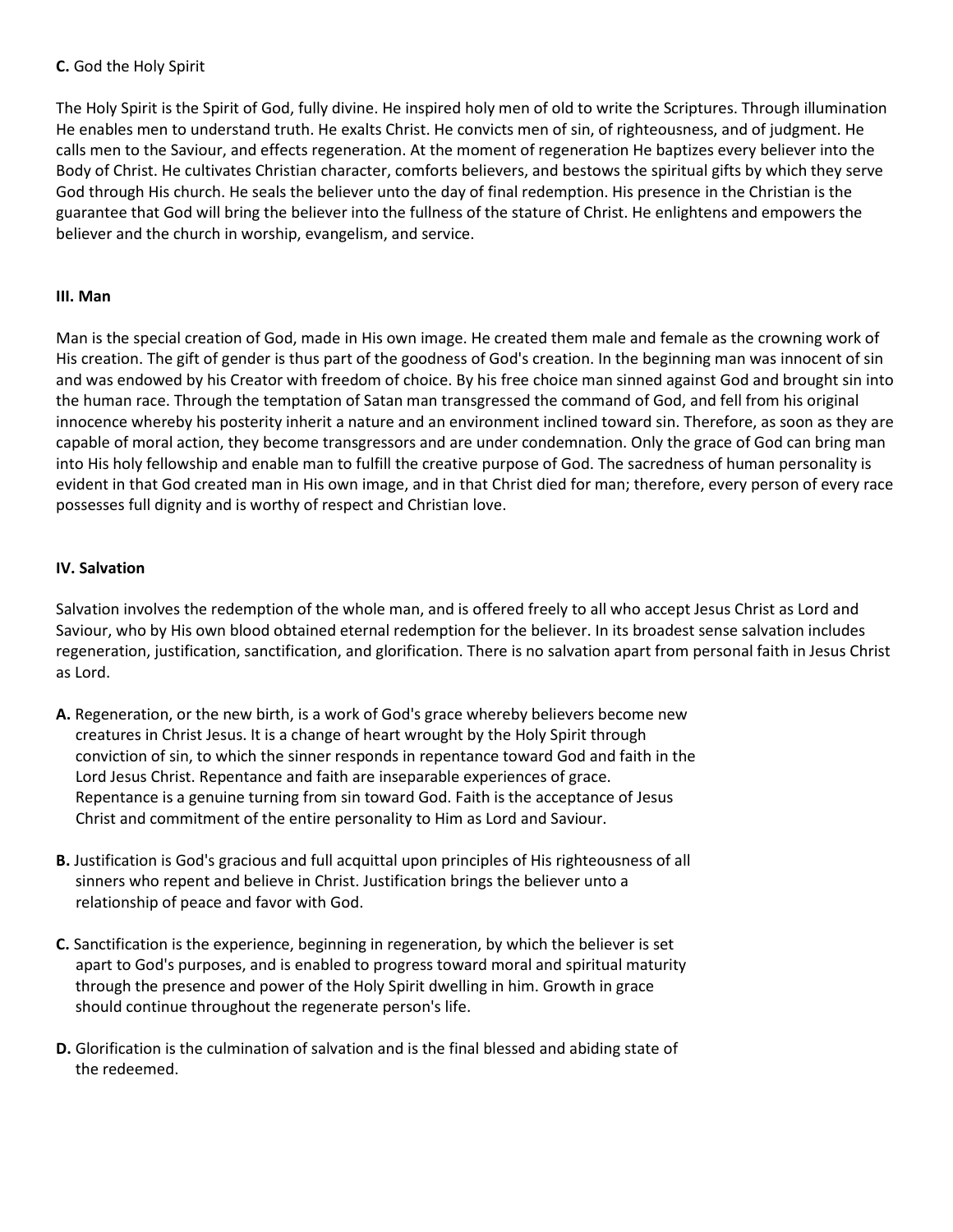## **V. God's Purpose of Grace**

Election is the gracious purpose of God, according to which He regenerates, justifies, sanctifies, and glorifies sinners. It is consistent with the free agency of man, and comprehends all the means in connection with the end. It is the glorious display of God's sovereign goodness, and is infinitely wise, holy, and unchangeable. It excludes boasting and promotes humility.

All true believers endure to the end. Those whom God has accepted in Christ, and sanctified by His Spirit, will never fall away from the state of grace, but shall persevere to the end. Believers may fall into sin through neglect and temptation, whereby they grieve the Spirit, impair their graces and comforts, and bring reproach on the cause of Christ and temporal judgments on themselves; yet they shall be kept by the power of God through faith unto salvation.

## **VI. The Church**

A New Testament church of the Lord Jesus Christ is an autonomous local congregation of baptized believers, associated by covenant in the faith and fellowship of the gospel; observing the two ordinances of Christ, governed by His laws, exercising the gifts, rights, and privileges invested in them by His Word, and seeking to extend the gospel to the ends of the earth. Each congregation operates under the Lordship of Christ through democratic processes. In such a congregation each member is responsible and accountable to Christ as Lord. Its scriptural officers are pastors and deacons. While both men and women are gifted for service in the church, the office of pastor is limited to men as qualified by Scripture.

The New Testament speaks also of the church as the Body of Christ which includes all of the redeemed of all the ages, believers from every tribe, and tongue, and people, and nation.

#### **VII. Baptism and the Lord's Supper**

Christian baptism is the immersion of a believer in water in the name of the Father, the Son, and the Holy Spirit. It is an act of obedience symbolizing the believer's faith in a crucified, buried, and risen Saviour, the believer's death to sin, the burial of the old life, and the resurrection to walk in newness of life in Christ Jesus. It is a testimony to his faith in the final resurrection of the dead. Being a church ordinance, it is prerequisite to the privileges of church membership and to the Lord's Supper.

The Lord's Supper is a symbolic act of obedience whereby members of the church, through partaking of the bread and the fruit of the vine, memorialize the death of the Redeemer and anticipate His second coming.

## **VIII. The Lord's Day**

The first day of the week is the Lord's Day. It is a Christian institution for regular observance. It commemorates the resurrection of Christ from the dead and should include exercises of worship and spiritual devotion, both public and private. Activities on the Lord's Day should be commensurate with the Christian's conscience under the Lordship of Jesus Christ.

## **IX. The Kingdom**

The Kingdom of God includes both His general sovereignty over the universe and His particular kingship over men who willfully acknowledge Him as King. Particularly the Kingdom is the realm of salvation into which men enter by trustful, childlike commitment to Jesus Christ. Christians ought to pray and to labor that the Kingdom may come and God's will be done on earth. The full consummation of the Kingdom awaits the return of Jesus Christ and the end of this age.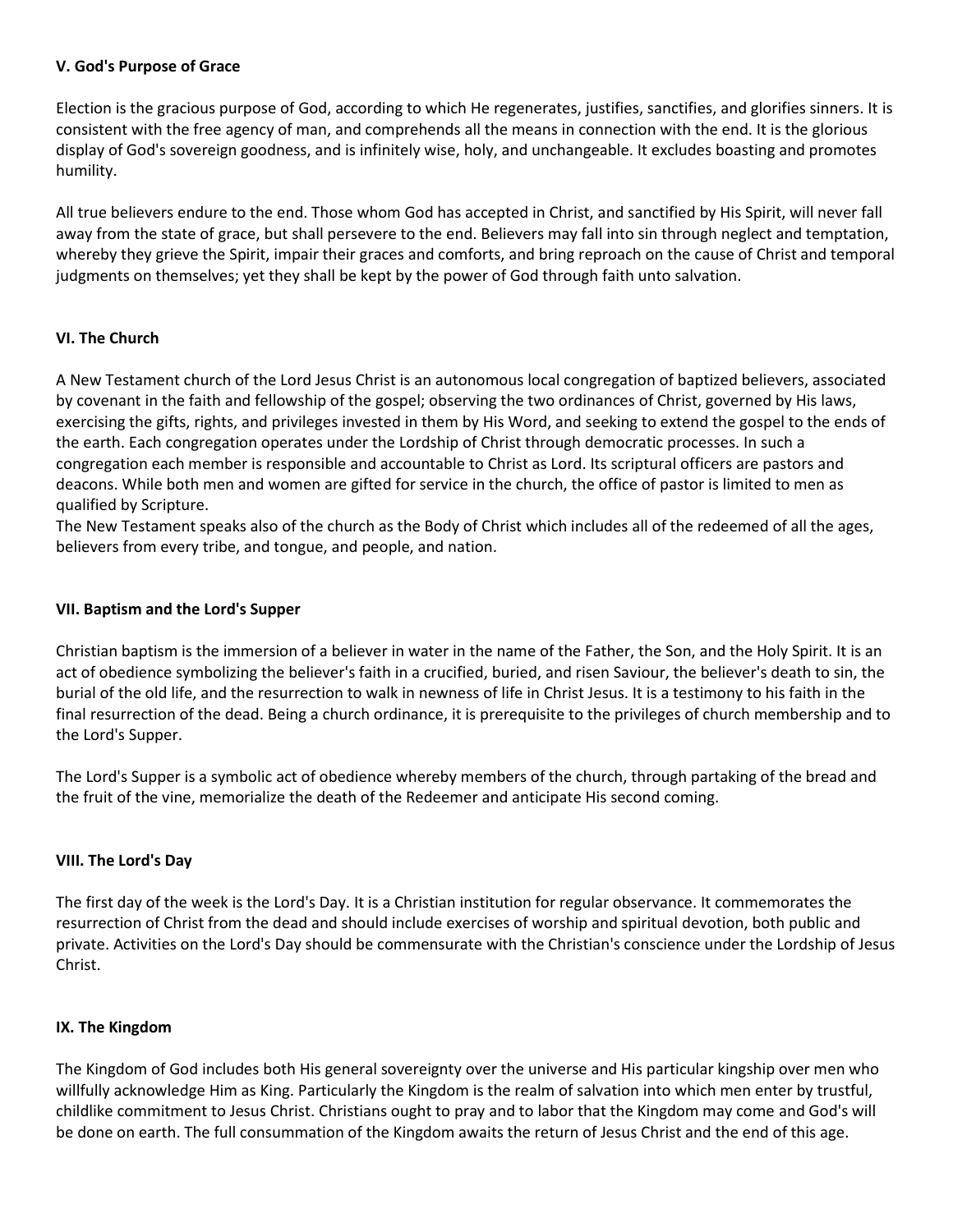#### **X. Last Things**

God, in His own time and in His own way, will bring the world to its appropriate end. According to His promise, Jesus Christ will return personally and visibly in glory to the earth; the dead will be raised; and Christ will judge all men in righteousness. The unrighteous will be consigned to Hell, the place of everlasting punishment. The righteous in their resurrected and glorified bodies will receive their reward and will dwell forever in Heaven with the Lord.

#### **XI. Evangelism and Missions**

It is the duty and privilege of every follower of Christ and of every church of the Lord Jesus Christ to endeavor to make disciples of all nations. The new birth of man's spirit by God's Holy Spirit means the birth of love for others. Missionary effort on the part of all rests thus upon a spiritual necessity of the regenerate life, and is expressly and repeatedly commanded in the teachings of Christ. The Lord Jesus Christ has commanded the preaching of the gospel to all nations. It is the duty of every child of God to seek constantly to win the lost to Christ by verbal witness undergirded by a Christian lifestyle, and by other methods in harmony with the gospel of Christ.

#### **XII. Education**

Christianity is the faith of enlightenment and intelligence. In Jesus Christ abide all the treasures of wisdom and knowledge. All sound learning is, therefore, a part of our Christian heritage. The new birth opens all human faculties and creates a thirst for knowledge. Moreover, the cause of education in the Kingdom of Christ is co-ordinate with the causes of missions and general benevolence, and should receive along with these the liberal support of the churches. An adequate system of Christian education is necessary to a complete spiritual program for Christ's people.

In Christian education there should be a proper balance between academic freedom and academic responsibility. Freedom in any orderly relationship of human life is always limited and never absolute. The freedom of a teacher in a Christian school, college, or seminary is limited by the pre-eminence of Jesus Christ, by the authoritative nature of the Scriptures, and by the distinct purpose for which the school exists.

## **XIII. Stewardship**

God is the source of all blessings, temporal and spiritual; all that we have and are we owe to Him. Christians have a spiritual debtorship to the whole world, a holy trusteeship in the gospel, and a binding stewardship in their possessions. They are therefore under obligation to serve Him with their time, talents, and material possessions; and should recognize all these as entrusted to them to use for the glory of God and for helping others. According to the Scriptures, Christians should contribute of their means cheerfully, regularly, systematically, proportionately, and liberally for the advancement of the Redeemer's cause on earth.

#### **XIV. Cooperation**

Christ's people should, as occasion requires, organize such associations and conventions as may best secure cooperation for the great objects of the Kingdom of God. Such organizations have no authority over one another or over the churches. They are voluntary and advisory bodies designed to elicit, combine, and direct the energies of our people in the most effective manner. Members of New Testament churches should cooperate with one another in carrying forward the missionary, educational, and benevolent ministries for the extension of Christ's Kingdom. Christian unity in the New Testament sense is spiritual harmony and voluntary cooperation for common ends by various groups of Christ's people. Cooperation is desirable between the various Christian denominations, when the end to be attained is itself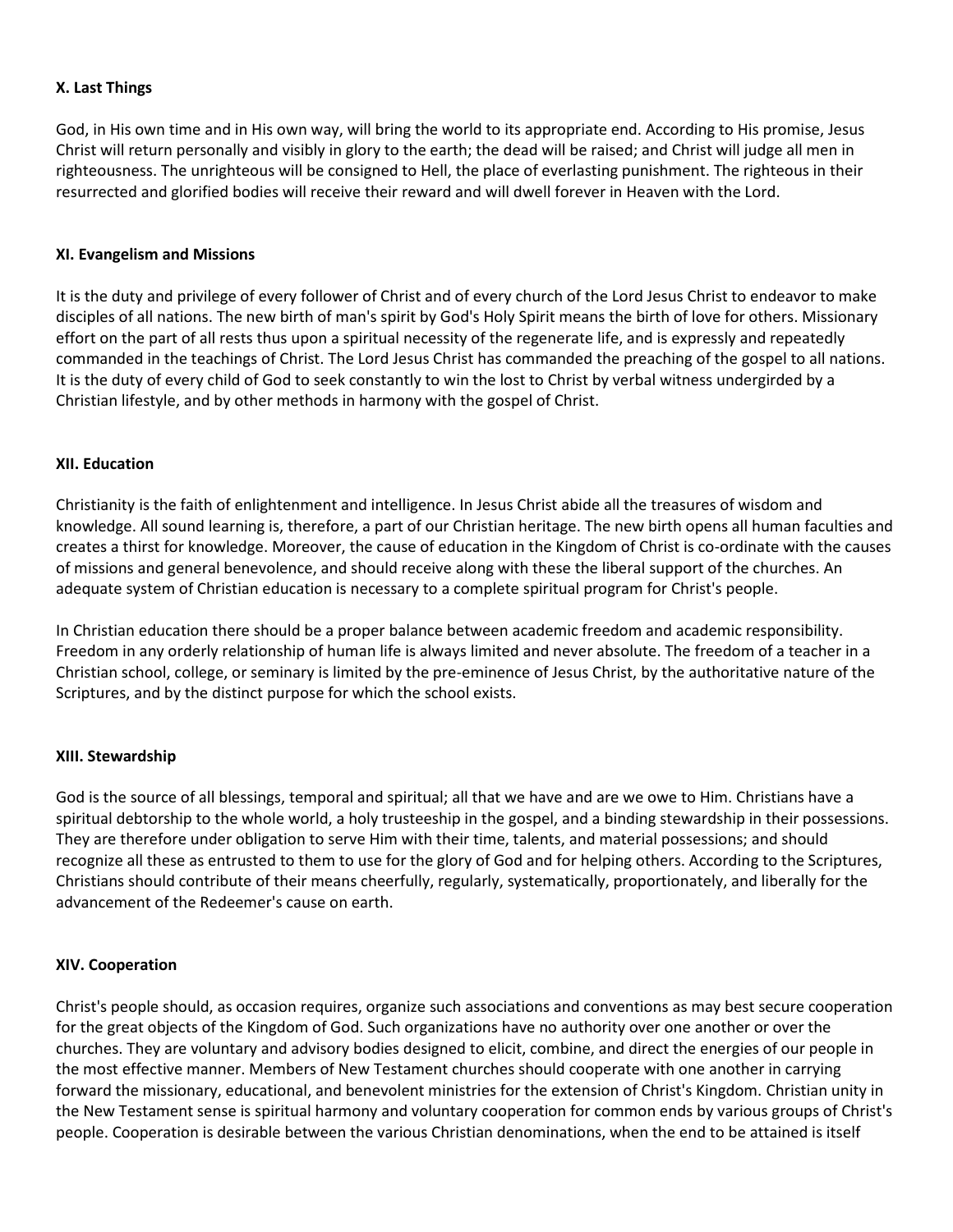justified, and when such cooperation involves no violation of conscience or compromise of loyalty to Christ and His Word as revealed in the New Testament.

# **XV. The Christian and the Social Order**

All Christians are under obligation to seek to make the will of Christ supreme in our own lives and in human society. Means and methods used for the improvement of society and the establishment of righteousness among men can be truly and permanently helpful only when they are rooted in the regeneration of the individual by the saving grace of God in Jesus

Christ.

In the spirit of Christ, Christians should oppose racism, every form of greed, selfishness, and vice, and all forms of sexual immorality, including adultery, homosexuality, and pornography. We should work to provide for the orphaned, the needy, the abused, the aged, the helpless, and the sick. We should speak on behalf of the unborn and contend for the sanctity of all human life from conception to natural death. Every Christian should seek to bring industry, government, and society as a whole under the sway of the principles of righteousness, truth, and brotherly love. In order to promote these ends Christians should be ready to work with all men of good will in any good cause, always being careful to act in the spirit of love without compromising their loyalty to Christ and His truth.

## **XVI. Peace and War**

It is the duty of Christians to seek peace with all men on principles of righteousness. In accordance with the spirit and teachings of Christ they should do all in their power to put an end to war.

The true remedy for the war spirit is the gospel of our Lord. The supreme need of the world is the acceptance of His teachings in all the affairs of men and nations, and the practical application of His law of love. Christian people throughout the world should pray for the reign of the Prince of Peace.

## **XVII. Religious Liberty**

God alone is Lord of the conscience, and He has left it free from the doctrines and commandments of men which are contrary to His Word or not contained in it. Church and state should be separate. The state owes to every church protection and full freedom in the pursuit of its spiritual ends. In providing for such freedom no ecclesiastical group or denomination should be favored by the state more than others. Civil government being ordained of God, it is the duty of Christians to render loyal obedience thereto in all things not contrary to the revealed will of God. The church should not resort to the civil power to carry on its work. The gospel of Christ contemplates spiritual means alone for the pursuit of its ends. The state has no right to impose penalties for religious opinions of any kind. The state has no right to impose taxes for the support of any form of religion. A free church in a free state is the Christian ideal, and this implies the right of free and unhindered access to God on the part of all men, and the right to form and propagate opinions in the sphere of religion without interference by the civil power.

## **XVIII. The Family**

God has ordained the family as the foundational institution of human society. It is composed of persons related to one another by marriage, blood, or adoption.

Marriage is the uniting of one man and one woman in covenant commitment for a lifetime. It is God's unique gift to reveal the union between Christ and His church and to provide for the man and the woman in marriage the framework